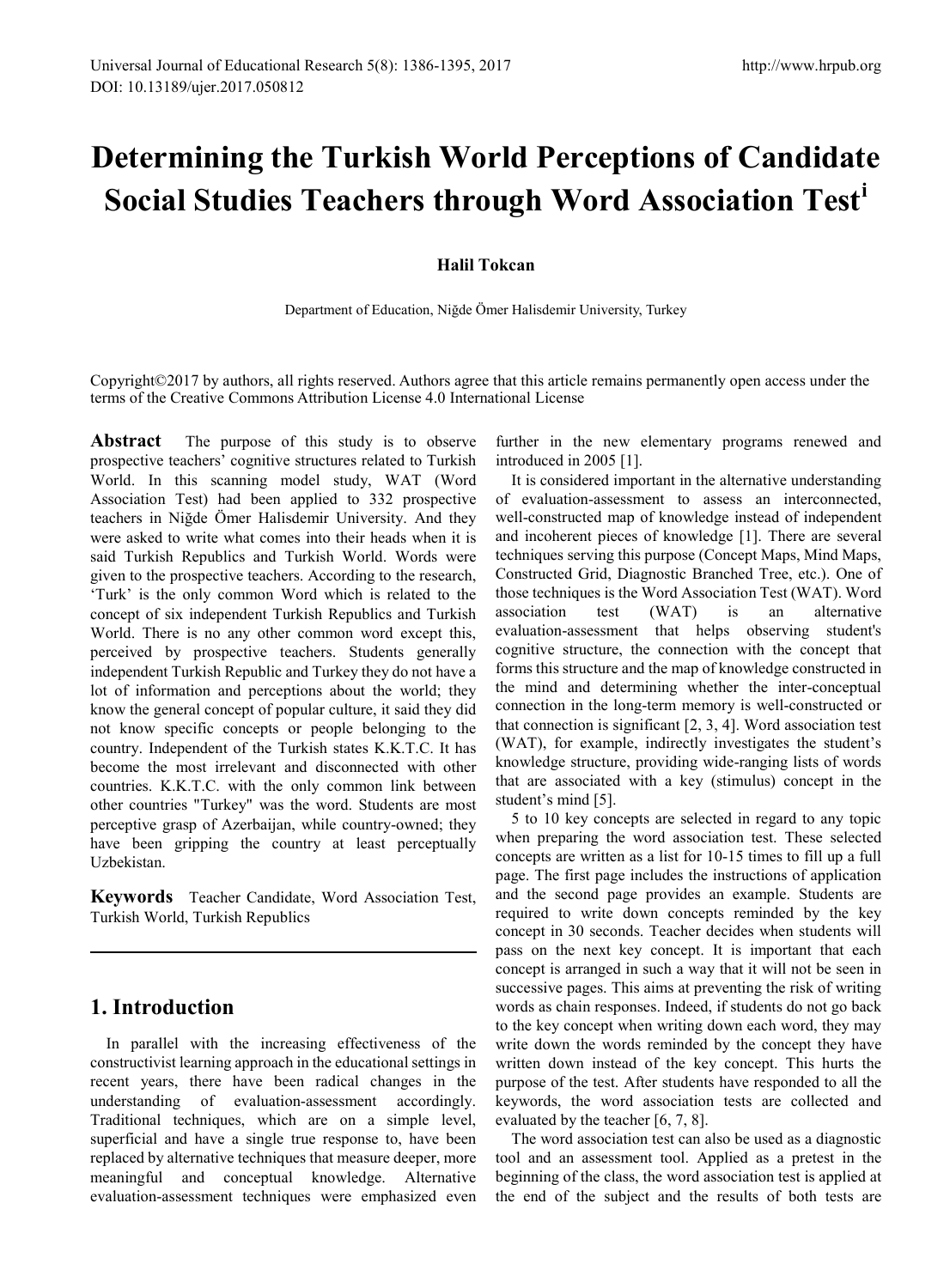compared. By this means, changes and conceptual developments are monitored among students [9].

The evaluation of the word association technique (WAT) can be performed in two ways: in the first evaluation, scoring can be taken as a basis. If the word written down by the student for the key concept consists of the correct response, it is awarded with one point and the test score is calculated. The teacher may ask the student to write down a sentence to control if the response given is meaningful. The sentence written down by the student can be also rewarded with one point separately. In the second evaluation, a frequency table was prepared to show how many times, and which words and concepts were repeated in response to a key concept. A map of concept can be established through the frequency table to see the cognitive structure and the conceptual connections. The breakpoint technique suggested by Bahar, Johnstone and Sutcliffe (1999) is used to create a concept map. While the upper part of the highest frequency above the breakpoint created forms the schema in the first part of the concept map, the concept map will be created when all the words constituting the whole key concept appear on the concept map as the breakpoint is lowered periodically. In this technique, a certain amount below the most frequently given response for any key concept in the word association test is used as the breakpoint. The responses above this response frequency are written down in the first part of the concept. Next, the breakpoint is lowered periodically and the process is continued until all the keywords appear on the concept map. Concepts appearing in each breakpoint range mean that they were repeated in the number of the students in that range. For example, concepts appearing in the 20-29 breakpoint range were stated by 20 to 29 students as response words. Such a concept map reveals how students see the relations between the concepts and leads to the discovery of new relations. The teacher can question his/her method by looking at this concept map and dwell on the missing concepts in the map again [6, 8].

Word association tests have been used for several different purposes. They have been used for different fields of learning in revealing students' cognitive structures [2-5; 8-32], detecting their misconceptions [3, 33] and determining their conceptual developments [34]. Yet, almost all of these studies were performed in the field of science (biology teaching, chemistry teaching, science teaching, etc.) And there has been no study observed in the literature that is performed with WAT to reveal students' perceptions on the Turkic world. Alım [35] detected the Geography Education students' perceptions of the Turkic World with the knowledge test and open-ended questions; Aksoy and Karaçalı [36] wanted to learn about seventh-grade students' perception of the Turkic World on their mind map by asking them to find those countries on the dummy map; and Topal and Sezer [37] found about university students' levels of awareness of the Turkic World geography with map and flag knowledge along with the open-ended questions. Other than these studies, Tuncel [38] tried to reveal students' perceptions of Islam in their minds by drawing a map; Bilgiç and Akyürek [39] examined Balkan-origin students' perceptions of Turkey in Balkans and the Turks; and Alkan [40] examined university students' perceptions of the European Union in Turkey. In Taşkaya's study [41] the perceptions and information levels of applicants of primary school teaching on Turkish World was examined. The study was carried out with 18 students studying in the 4th Grade of Main Scientific Branch "Primary School Teaching" of Ahmet Kelesoğlu Educational Faculty, Selcuk University. The data of the study was collected via open ended questionnaire, developed by researcher.

In his speech on the 29th October 1933, Mustafa Kemal Atatürk, the founder of the Republic of Turkey. Said: *"Today, the Soviet Union is our friend; our neighbor and ally. We are in need of this friendship. Yet, no one can foresee today what tomorrow will bring. It may be shattered and shrink just like the Ottoman Empire, just like the Austrian-Hungarian Empire. Nations which it holds in its hand very tightly today may get loose. The world may reach a new balance. Now then, Turkey should be able to know what to do... We have brothers of one language, one faith and one origin under the administration of this friend of ours. We need to be prepared to look out for them. Being prepared is not all about remaining quiet and waiting for that day. It is necessary to get ready. How nations can get ready for this? By keeping the spiritual bridges strong, Language is a bridge; faith is a bridge; history is a bridge. We need to go deep into our origins and commune with each other within the very history split by the events. We should not wait for them (the Turks Abroad) to get closer to us. We should get closer to them"* Karal [42] emphasized the importance of the Turkic World and showed that this geography needed to become known. Hence, every Turkish child should learn about the history and culture our consanguineous ones who live outside our borders and be able to play a role in the development of relationships to be established with those countries.

## **2. Methods**

#### **2.1. Purpose of the Research**

The research aims at revealing pre-service teachers' cognitive structure regarding the Turkic world and independent Turkic states through the Word Association Test (WAT), which is an alternative assessment technique.

#### **2.2. Research Design**

The study was conducted as a descriptive research in the survey model. Survey models are the research approaches aiming to describe a past or current event as it is stated by Karasar [43].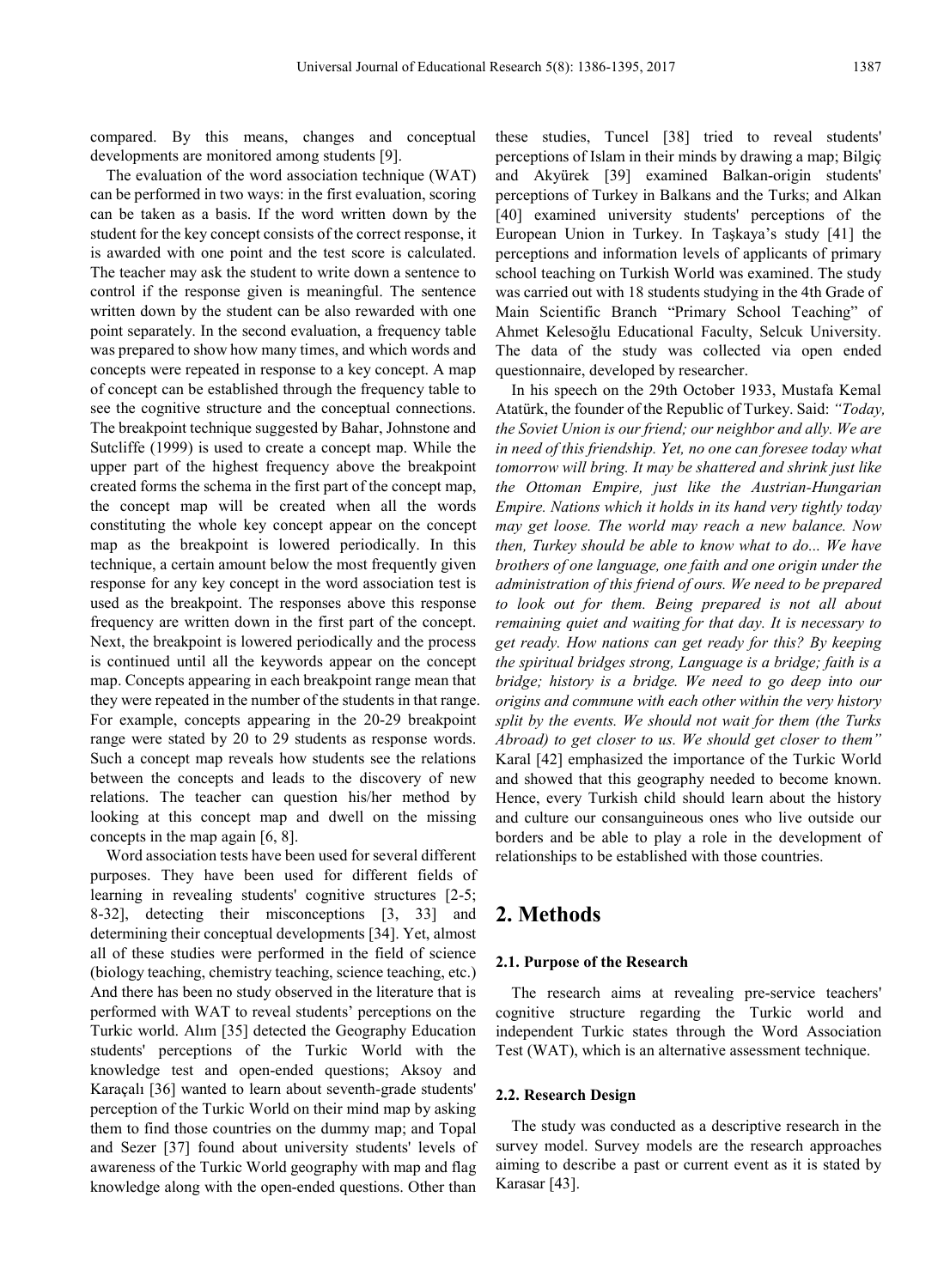#### **2.3. Study Group**

The study group was composed of 332 pre-service teachers who were attending at the programs of Elementary Teaching, Social Studies Teaching, Science Teaching, Turkish Language Teaching and History Teaching (pedagogical formation) in the Faculty of Education of Niğde University. Personal information of the students in the study group is given in Table 1.

**Table 1.** Personal Information of the Students in the Study Group

| <b>Department</b>                        |     |
|------------------------------------------|-----|
| Social Studies Teaching                  | 123 |
| <b>Elementary Teaching</b>               | 100 |
| Turkish Language Teaching                | 43  |
| History Teaching (pedagogical formation) | 43  |
| Science Teaching                         | 23  |
| Total                                    | 332 |

#### **2.4. Data Collection Instrument**

The WAT seen in Table 2 was used as the data collection instrument in the research. To create the test, the key concept was chosen to be the Turkic world which refers to independent Turkic states (Azerbaijan, Kazakhstan, Kyrgyzstan, and Turkish Republic of Northern Cyprus, Turkmenistan and Uzbekistan) and a general framework of the Turkic world.

Before starting to apply the test, explanations for the WAT were made and examples of different applications were provided. The students were given a duration of one minute for each concept. The students wrote the response words which they thought were related to the key concept across those concepts.



**Figure 1.** Breakpoint 150 and above

|  | Table 2. WAT Draft Applied To Teacher Candidates |  |  |  |
|--|--------------------------------------------------|--|--|--|
|--|--------------------------------------------------|--|--|--|

| Kazakhstan |  | Azerbaijan |  |
|------------|--|------------|--|
| Kazakhstan |  | Azerbaijan |  |
| Kazakhstan |  | Azerbaijan |  |
| Kazakhstan |  | Azerbaijan |  |
| Kazakhstan |  | Azerbaijan |  |
| Kazakhstan |  | Azerbaijan |  |
| Kazakhstan |  | Azerbaijan |  |
| Kazakhstan |  | Azerbaijan |  |
| Kazakhstan |  | Azerbaijan |  |

#### **2.5. Analysis of Data**

The response words given to the key concepts were examined in detail to evaluate the WAT students. A frequency table was prepared to show how many times, and which words or concepts were repeated in response to a key concept. A concept map was created on the basis of this frequency table. The breakpoint (BP) technique suggested by Bahar, Johnstone and Sutcliffe [2] was used in creating the concept map so that it can show the relationships between the concepts in the cognitive structure.

## **3. Findings**

The concept map was created on the basis of the frequency table and the cognitive structure of the students is shown as follows.

The results seen in the concept map can be interpreted as below: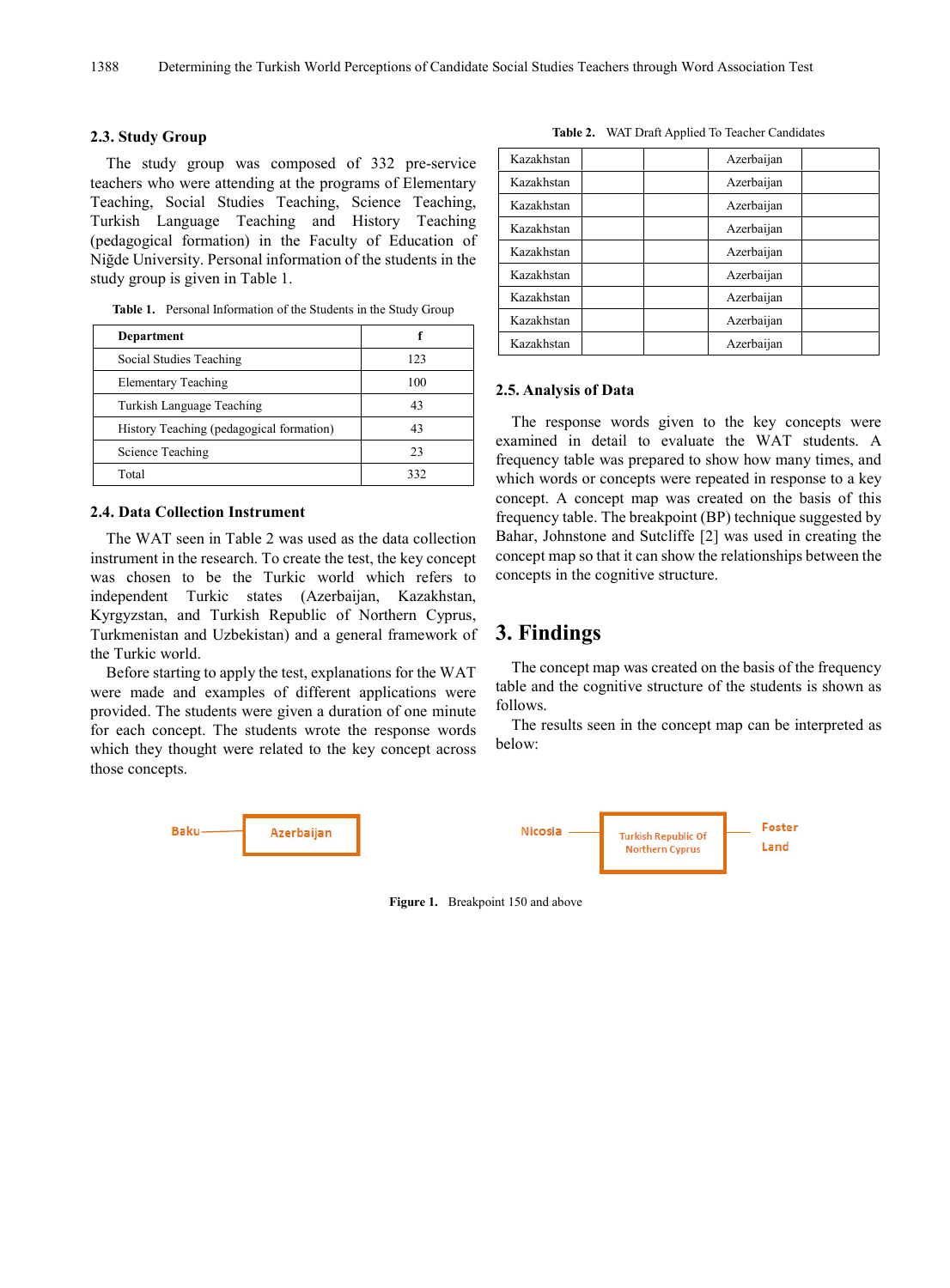**Breakpoint 150 and above:** the word "Baku" was associated with Azerbaijan; the word foster land was associated with the Turkish Republic of Northern Cyprus (T.R.N.C) and Nicosia within this range This indicates that the best known countries in students' minds are Azerbaijan and the T.R.N.C and the students have the capitals and the expression of the "foster land" commonly used in our country for the Northern Cyprus. Within this range, there was no word associated with Kazakhstan, Kyrgyzstan, Uzbekistan, Turkmenistan and the Turkic world.



**Figure 2.** Breakpoint 100 to 149

**Breakpoint 100 to 149:** other Turkic states appeared and the word "Turk" was appeared to be a common word within this range. Other than the common word "Turk", there was no common word for these countries within this range but the word "Astana" was associated with Kazakhstan, the word "Manas", the national epic, was associated with Kyrgyzstan; the words friend/brother country and natural gas were associated with Azerbaijan; and the word "island" was associated with the T.R.N.C.



**Figure 3.** Breakpoint 80 to 99

**Breakpoint 80 to 99:** there were associations only for Azerbaijan and the T.R.N.C within this range, and those associations were rather about current and general events in those countries. Within this range, the words Khojaly Massacre by Armenians on Azerbaijan appeared while the words Cyprus Peace Operation and the statesman Rauf Denktaş, who is the founder president and long-time administrator, were associated with the T.R.N.C. Other than the word "Turk", no common concept appeared in students' minds within this range, and countries were perceived in a structure far from any relationship.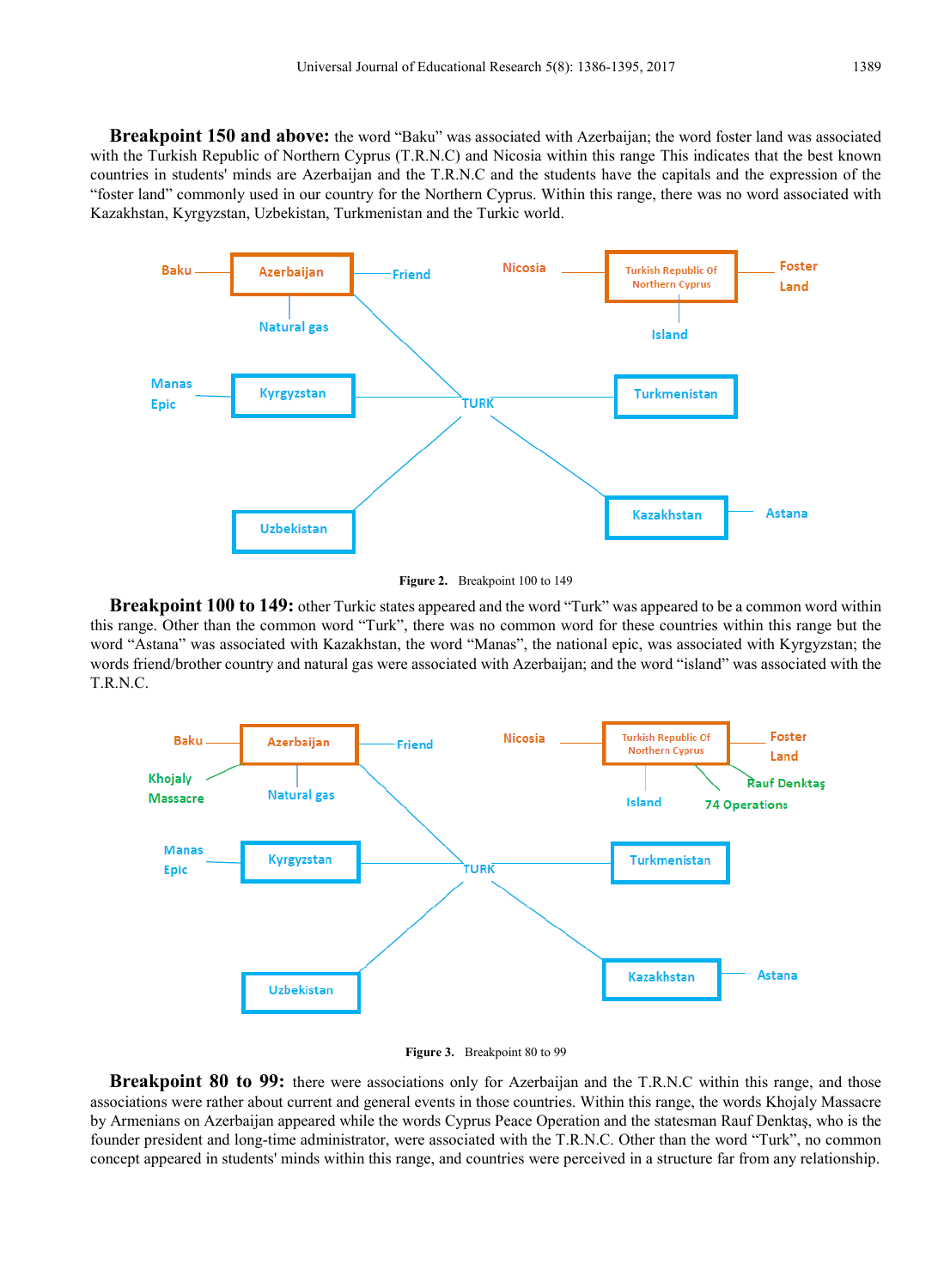

**Figure 4.** Breakpoint 60 to 79

**Breakpoint 60 to 79:** The relationship words regarding the concept of the "Turkic world" first appeared within this range. The students associated the words Central Asia, Islam, Turanism, war and horse with the Turkic world. The word horse appeared as a common word for the Turkic world and Kyrgyzstan within this range. Other associations which appeared within this range are the word slanted eyes for Kazakhstan, the capital Tashkent for Uzbekistan, the capital Bishkek and the word kumis for Kyrgyzstan, Karabakhskaya for Azerbaijan and holiday destination for the T.R.N.C. The pre-service teachers established connections between the Turkic world and the words friend/brother and the T.R.N.C and the word Turk within this range. It is seen that even within the range of 76-60, there were not many common words in students' cognitive perceptions and they could not make a connection between the countries and the concept of Turkic world. The common word for all the countries given within this range was the word "Turk".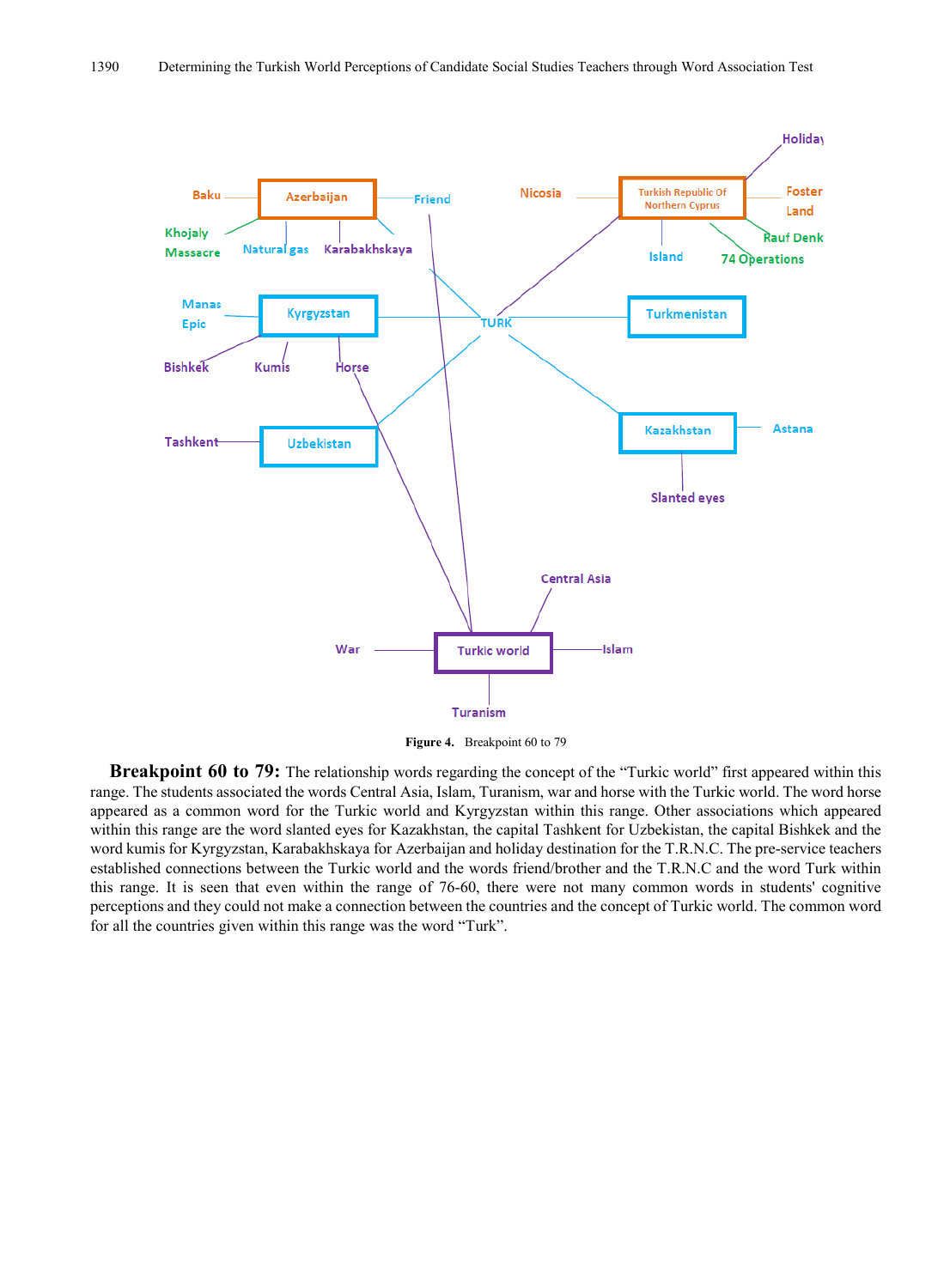

**Figure 5.** Breakpoint 40 to 59

**Breakpoint 40 to 59**: Within this range, it is seen that the relationship between the concept of the Turkic world and the word Turk emerged and the only common perception was the word "Turk" for all the concepts given, that is, for both independent Turkic states and the Turkic world. Again, within this range, the concepts which appeared as common words were Central Asia (Kazakhstan, Kyrgyzstan and Uzbekistan); Russia (Kazakhstan-Turkmenistan) and the word horse, which appeared for Kyrgyzstan before, now for Turkmenistan and Kazakhstan; kumis for Kazakhstan; and the concept of slanted eyes, which appeared for Kazakhstan before, turned into a word of common perception now for Kyrgyzstan and Uzbekistan. Within this range, no concept was able to be found to connect Azerbaijan and the T.R.N.C. with other countries, concepts such as petroleum, *aybalam* (beautiful kid in Azeri Turkic language) and the Caspian for Azerbaijan and Bülent Ecevit, the Mediterranean, Kyrenia, water problem, university and Greek Cypriots for the T.R.N.C. appeared in students' perceptions. The T.R.N.C. is in a position, again, away from other countries and the concept of the Turkic world within this range. The students associated Uzbekistan with pilaf; Kazakhstan with cold weather; and the Turkic world with concepts of culture and independence within this range.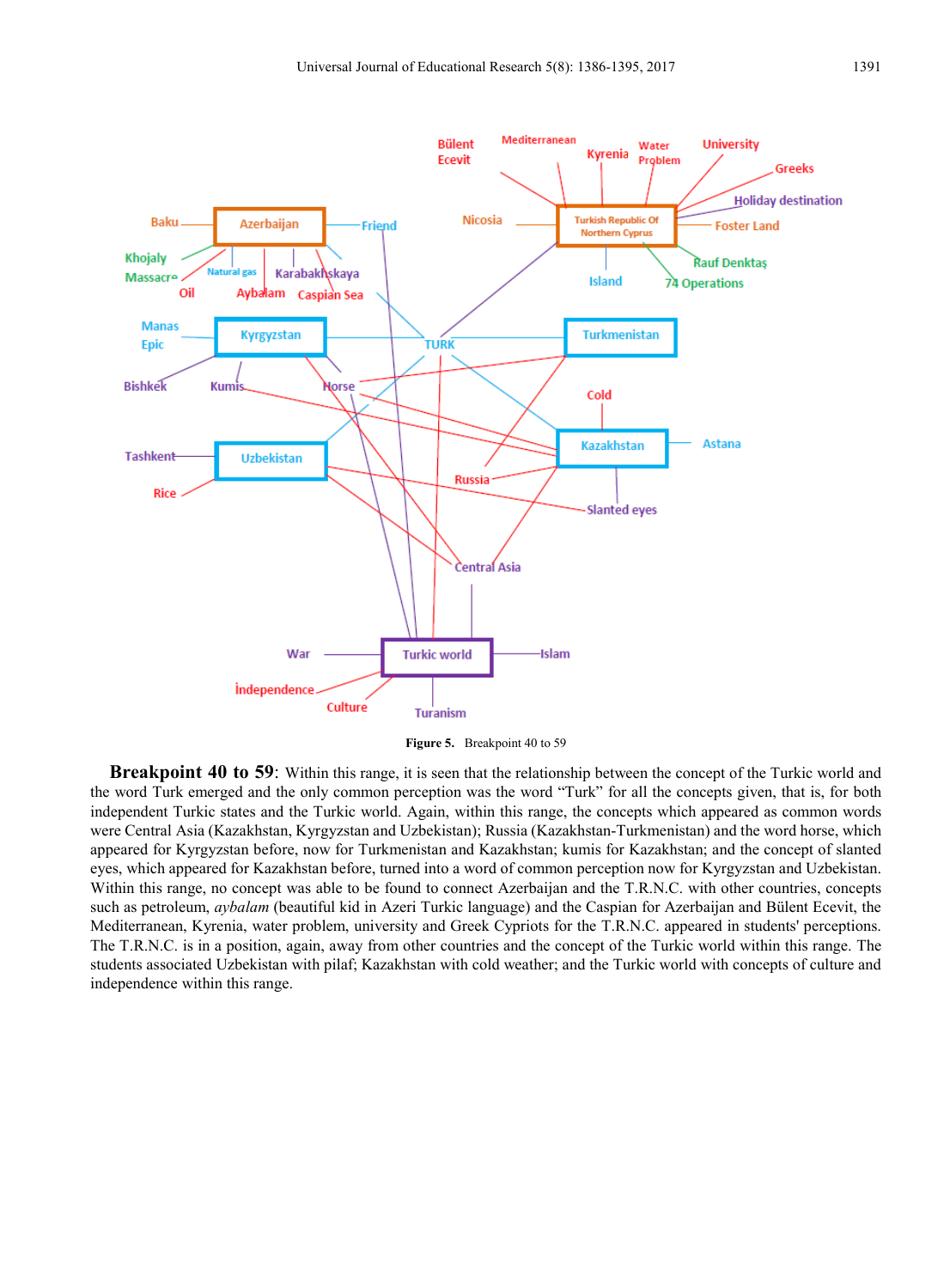

**Figure 6.** Breakpoint 20 to 39

**Breakpoint 20 to 39:** The number of common perceptions in students' minds for the Turkic states and the Turkic world increased within this range. The concept of friend/brother, which had been associated with Azerbaijan and the Turkic world before, was associated with Uzbekistan and Kazakhstan within this range but not with Kyrgyzstan and the T.R.N.C. Russia, for which students had made a connection with Kazakhstan and Turkmenistan before, was associated with Azerbaijan and Uzbekistan, and it was virtually a common perception that these states were separated from Russia to declare independence. The concept of natural gas, which is one of the most important energy sources in the region and had been associated with Azerbaijan, was associated Turkmenistan and Kazakhstan within this range. In addition, there were common associations with Central Asia and the concept of slanted eyes for Turkmenistan and the concept of cold weather for Kyrgyzstan. The response words given other than the abovementioned appeared in the new associations with every country. The students made mental connections between the state of Azerbaijan and the 2015 European Games and Eurovision, Azeri Turkic language, the motto "two states-one nation", border neighbors, petroleum pipeline, and Haydar Aliyev and İlham Aliyev, the two important leaders of the country. The T.R.N.C. was associated with the

concepts of hot weather as the characteristic of the island, expensive life and the code "Ayşe should go on vacation", which commenced the Cyprus Peace Operation. There were associations between Kyrgyzstan and the Kyrgyz Turkic language and local clothes; Turkmenistan and weaving; Uzbekistan and the Uzbek Turkic language and agriculture/livestock; and Kazakhstan and steppes and Almaty. Within this range, no concept appeared to connect the concept of the Turkic world with other countries, a connection was established between the Turkic world and the concept of Turkish food, *bozkurt* (the sacred, mythological Turkish wolf), Atatürk, Nationalism, Turkey, nomadic life, guns, mythology, Turkish foods and flag.

### **4. Conclusions and Discussion**

The relationships between the concepts in pre-service teachers' cognitive structures regarding the Turkic world were examined by the word association test (WAT) in this study. The following results were achieved at the end of the study:

The only common word associated with six independent Turkic states given to the students and the concept of the Turkic world was the concept of "Turk." Other than this,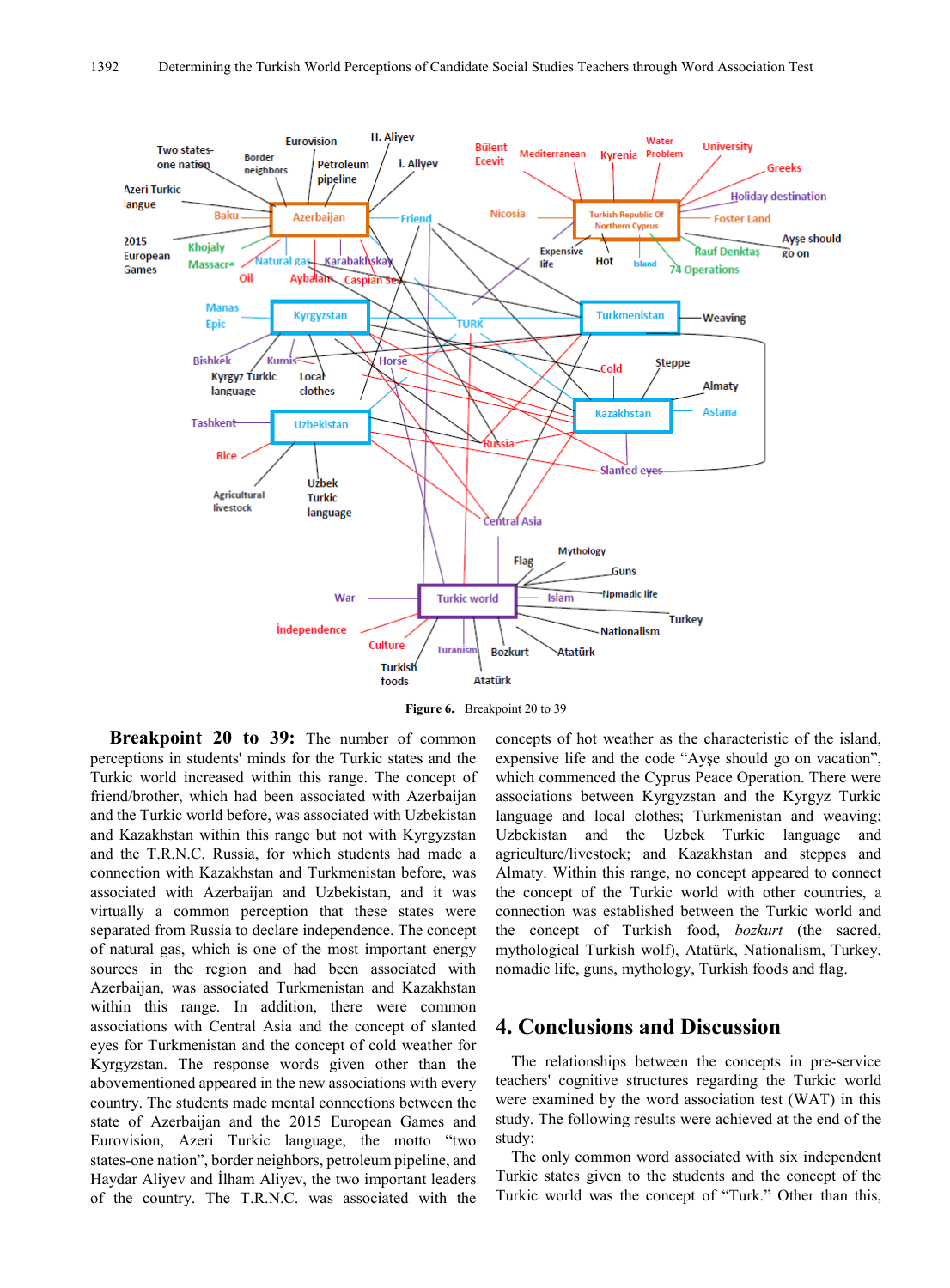there was no concept perceived commonly by the pre-service teachers. The second most frequently associated word was friend/brother. This concept was associated with Azerbaijan, Turkmenistan, Uzbekistan, Kazakhstan, and the Turkic world but not with Kyrgyzstan and the T.R.N.C.

Russia was the common concept for Azerbaijan, Turkmenistan, Kazakhstan, Uzbekistan, and Kyrgyzstan which gained their independences from Russia. The concept of Central Asia was a common word associated with Kazakhstan, Turkmenistan, Uzbekistan, and Kyrgyzstan, which are Central Asian countries, and the Turkic world. Again, there was an association between the concept of slanted eyes and Kazakhstan, Turkmenistan, Uzbekistan, and Kyrgyzstan. On the other hand, horse (Kyrgyzstan, Turkic world, Kazakhstan), natural gas (Azerbaijan, Turkmenistan, Kazakhstan), kumis (Kyrgyzstan, Kazakhstan), and cold weather (Kygrgyzstan, Kazakhstan) were the common words associated with the countries.

It can be concluded from these results that the students did not have much knowledge/perception of independent Turkic states and the Turkic world in general and they knew concepts of popular culture and did not know concepts or people specific to the countries. These results coincide with the results of the studies performed by Alım [34], Aksoy and Karaçalı [35], Topal and Sezer [36], and Taşkaya [41] on the Turkic world.

The most unrelated and disconnected country was the T.R.N.C. among independent Turkic states. The only connection was the word "Turk" between the T.R.N.C. and other countries.

The country for which the students had the most perceptional concept was Azerbaijan while it was Uzbekistan for which they had the least perceptional concept. The primary reason for this may be that Azerbaijan is our direct border neighbor, it has a dialect closer to ours; the Nagorno-Karabakhskaya conflict which Azerbaijan has with Armenia. Again, the developing economic relations between the two countries after the independence and people are aware of the motto "two states-one nation", which was developed under the administrations of Elchibey, Haydar Aliyev, and İlham Aliyev can be considered to have positive impact on the awareness of the Azeri flag and capital. The reason why the Uzbek flag and capital is little known may be explained by the fact that the bilateral relations diminished as a result of the tension occurred in 1990s between the two countries. It can be said that the recognition of Uzbekistan mitigated in Turkey because the number of reports on that country decreased in the press and media, therefore affecting the awareness of flag and capital.

As a result of the WAT applied and the findings obtained, the following recommendations can be made:

WAT, which has been rather used in different branches in the field of sciences, can be used as an alternative assessment-evaluation tool in social sciences as in this study.

Students' conceptual changes can be identified by using WAT, which was used as a single application for identifying a current situation since this study was designed in the survey model, as a pretest and posttest in different models.

The subject of this study is Turkish world perceptions. Accordingly, studies can be conducted for the usability of word association tests regarding different subjects in social studies.

# **REFERENCES**

- [1] Ministry of National Education, (2005). *Elementary science and technology course (4th and 5th grade) curriculum* Ankara: National Education Printing House.
- [2] Bahar, M., Johnstone, A.H. & Sutcliffe, R.G. (1999). "Investigation of students' cognitive structure in elementary genetics through word association tests". *Journal of Biological Education,* 33, 134-141.
- [3] Bahar, M. & Özatlı, N.S. (2003). "Kelime ilişkilendirme Yöntemi ile lise 1. sınıf öğrencilerinin canlıların temel bileşenleri konusundaki bilişsel yapılarının araştırılması". *Balıkesir Üniversitesi Fen Bilimleri Dergisi,* 5(1), 75-85.
- [4] Özatlı, N.S. & Bahar, M. (2010). Öğrencilerin Boşaltım Sistemi Konusundaki Bilişsel Yapılarının Yeni Teknikler ile Ortaya Konması, *Abant İzzet Baysal Üniv. Dergisi,* 10 (2), 9-26.
- [5] Schizas, D., Katrana, E., & Stamou, G. (2013). Introducing Network Analysis into Science Education: Methodological Research Examining Secondary School Students' Understanding of 'Decomposition'. International Journal of Environmental and Science *Education*, *8*(1), 175-198.
- [6] Güneş, M. H. & Gözüm, A.İ.C. (2013). İlköğretimde işlenen ekoloji konusunun 10. sınıf öğrencilerin ekosistem ekolojisi konusundaki hazırbulunuşluk düzeyleri üzerindeki etkisinin saptanmasında kelime ilişkilendirmenin kullanılması. *Eğitim ve Öğretim Araştırmaları Dergisi*, 2(3), 252-264.
- [7] Kırtak, V.N. (2010*). Fizik, kimya ve biyoloji öğretmen adaylarının termodinamik yasalarını günlük hayatla ve çevre sorunları ile ilişkilendirme düzeyleri*. Yayımlamamış yüksek lisans tezi, balıkesir üniversitesi fen bilimleri enstitüsü, Balıkesir.
- [8] Işıklı, M., Taşdere, A. & Göz, N.M. (2011). Kelime ilişkilendirme testi aracılığıyla öğretmen adaylarının atatürk ilkelerine yönelik bilişsel yapılarının incelenmesi. *Uşak Üniversitesi Sosyal Bilimler Dergisi,* 4(1), 50-72.
- [9] Bahar, M., Nartgün, Z., Durmuş, S. & Bıçak, B. (2014). *Geleneksel-tamamlayıcı ölçme ve değerlendirme teknikleri.* Ankara: Pegem Akademi.
- [10] Cardellini, L. & Bahar, M. (2000). Monitoring the learning of chemistry through word association tests. Australian Chemistry Resource Book, 19, 59-69.
- [11] Köseoğlu, F., & Bayır, E. (2011). Kelime İlişkilendirme Test Yöntemiyle Kimya Öğretmen Adaylarının Gravimetrik Analize İlişkin Bilişsel Yapılarının İncelenmesi.*Trakya Üniversitesi Eğitim Fakültesi Dergisi,* 1(1), 107-125.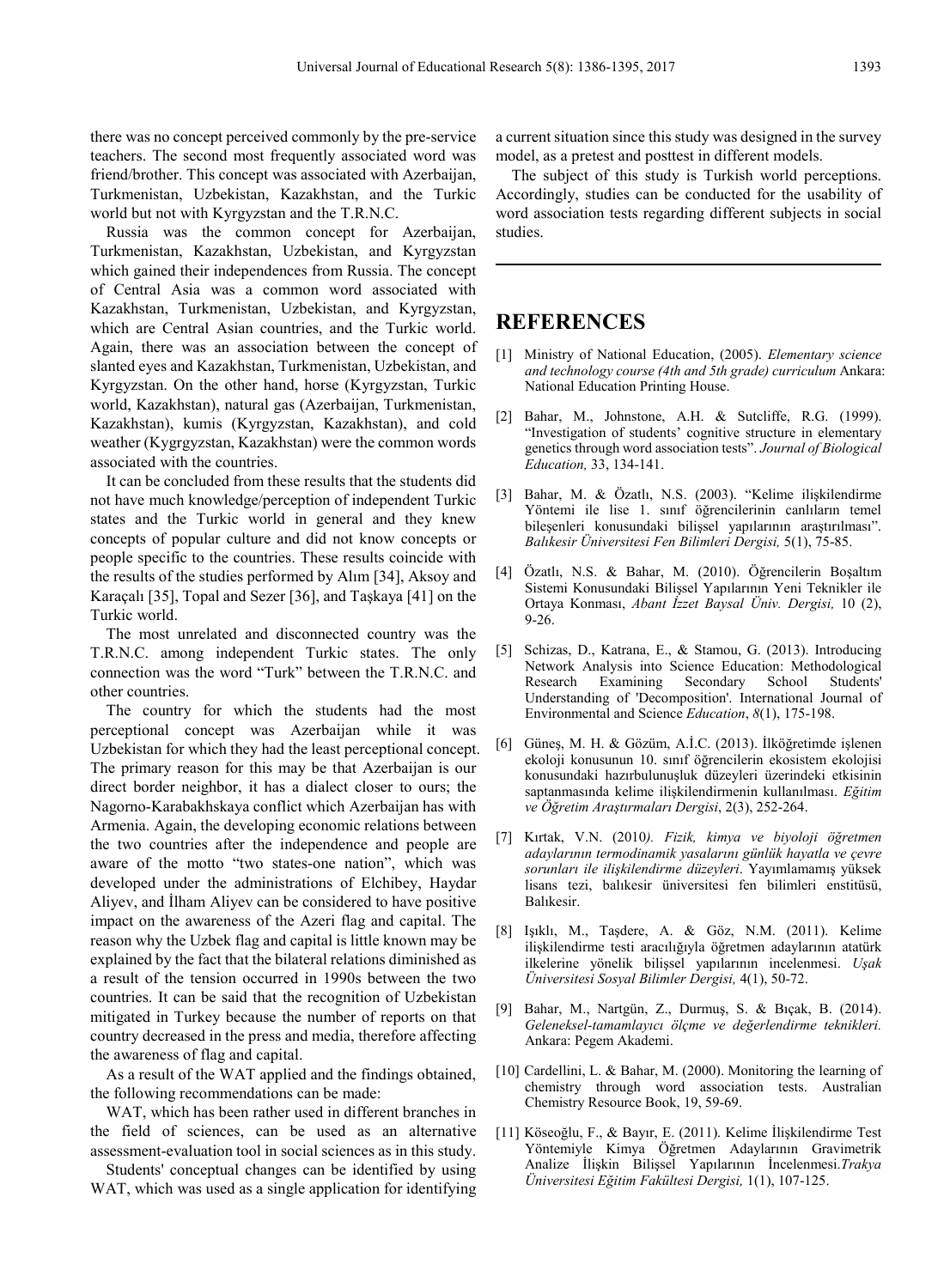- [12] Polat, G. (2013). 9. Sınıf Öğrencilerinin Çevreye İlişkin Bilişsel Yapılarının Kelime İlişkilendirme Test Tekniği ile Tespiti.*Necatibey Eğitim Fakültesi Elektronik Fen ve Matematik Eğitimi Dergisi,* 7(1), 97-120.
- [13] Şimsek, M. (2013). Sosyal bilgiler öğretmen adayların coğrafi bilgi sistemleri (cbs) konusundaki bilişsel yapılarının ve alternatif kavramlarının kelime ilişkilendirmesi testi ile belirlenmesi, Researcher: Social Science Studies 1(1), 64-75.
- [14] Kurt, H. (2013). Biology Student Teachers" Cognitive Structure about "Living Thing". *Educational Research and Reviews,* 8 (12), 871–880.
- [15] Kurt, H., & Ekici, G. (2013). Biyoloji öğretmen adaylarının bağımsız kelime ilişkilendirme testi ve çizme-yazma tekniğiyle "osmoz" kavramı konusundaki bilişsel yapılarının belirlenmesi. *Turkish Studies-International Periodical for the Languages, Literature and History of Turkish or Turkic*, 8(12), 809-829.
- [16] Kurt, H., Ekici, G., Aktas, M., & Aksu, Ö. (2013a). On the concept" Microscope": Biology student teachers' cognitive structure.*Educational Research and Reviews,* 8(19), 1859-1874.
- [17] Kurt, H., Ekici, G., Aktas, M., & Aksu, Ö. (2013b). On the concept of" Respiration": Biology student teachers' cognitive structures and alternative conceptions. *Educational Research and Reviews,* 8(21), 2101-2121.
- [18] Aydemir, A. (2014). *Ortaokul 7.sınıf öğrencilerinin beşeri coğrafya kavramlarına ilişkin algılarının kelime ilişkilendirme testi aracılığıyla incelenmesi.* Yayımlamamış yüksek lisans tezi, Gazi üniversitesi eğitim bilimleri enstitüsü, Ankara.
- [19] Eren, F., Sahin, I., Celik, I., & Akturk, A. O. (2014). Analysis of Secondary School Students' Perceptions about Information Technologies through a Word Association Test. Online Submission, 8(8), 2512-2515.
- [20] Özata Yücel, E. & Özkan, M. (2014). Fen Bilimleri Öğretmen Adaylarının Çevre Algılarının Kelime İlişkilendirme Aracılığıyla Belirlenmesi/Determining the Environmental Perceptions of Pre-Service Science Teachers through Word Association. E-International Journal of Educational Research, 5(4), 41-56.
- [21] Özata Yücel, E. & Özkan, M. (2015). Determination of secondary school students' cognitive structure, and misconception in ecological concepts through word association test. Educational Research and Reviews, 10(5), 660-674.
- [22] Atabek-Yigit, E. (2015). Exploring the relationship between cognitive structure outcomes and test achievements of pre-service science teachers on chemical bonding via flow mapping. Journal of Baltic Science Education, 14(4), 524-534.
- [23] Tokcan, H. & Topkaya, Y. (2016). Öğretmen Adaylarının Ortadoğu Algısının Kelime İlişkilendirme Testi Aracılığıyla İncelenmesi (Kilis ve Niğde Örneği). 15th International Classroom Teacher Symposium, University of Muğla Sıtkı Koçman, Bodrum, Muğla, 11-14 May.
- [24] Yiğit, E. A. (2016). Investigating Cognitive Structures in Some Basic Chemistry Concepts via Word Association Test.İlköğretim Online, 15(4), 1385-1398.
- [25] Kostova, Z., & Radoynovska, B. (2010). Motivating students' learning using word association test and concept maps. Bulgarian Journal of Science & Education Policy, 4(1) , 62-98.
- [26] Akman, O., & Koçoğlu, E. (2016). Investigation 8th grade students secondary school cognitive structure about principles of Ataturk through word association test. *Journal of Education and Training Studies*,*4*(11), 151-162.
- [27] Kaya, B., & Aladag, C. (2016). Determining the Cognitive Structures of Geography Teacher Candidates on "Earthquake". *International Education Studies*, *10*(1), 122-136.
- [28] Ersanli, C. Y. (2016). Investigation of Pre-Service English Language Teachers' Cognitive Structures about Some Key Concepts in Approaches and Methods in Language Teaching Course through Word Association Test. *Journal of Language and Linguistic Studies*,*12*(1), 124-136.
- [29] Armagan, F. O. (2015). Cognitive Structures of Elementary School Students: What is Science?. *European Journal of Physics Education*, *6*(2), 54-73.
- [30] Karatekin, K., Topçu, E., & Aydınlı, B. (2016). The Determination of Cognitive Structure of Candidate Teachers about Energy Centrals. *International Electronic Journal of Environmental Education*, *6*(2), 76-91.
- [31] Higginbotham, G. (2010). Individual learner profiles from word association tests: The effect of word frequency. *System*, *38*(3), 379-390.
- [32] Tokcan,I H., Yiter, E. (2017). 5. sınıf öğrencilerinin doğal afetlere ilişkin bilişsel yapılarının kelime ilişkilendirme testi (kit) aracılığıyla incelenmesi. Ahi Evran Üniversitesi Kırşehir Eğitim Fakültesi Dergisi (KEFAD) 18(1), 115-129
- [33] Ercan, F., Taşdere, A., & Ercan, N. (2010). Kelime ilişkilendirme testi aracılığıyla bilişsel yapının ve kavramsal değişimin gözlenmesi. *Türk Fen Eğitimi Dergisi (TÜFED),* 7(2), 136-154.
- [34] Nakiboğlu, C. (2008). Using word associations for assessing nonmajor science students' knowledge structure before and after general chemistry instruction: the case of atomic structure. *Chem. Educ. Res. Pract,* 9, 309-322.
- [35] Alım, M. (2009). Coğrafya eğitimi öğrencilerinin Türk dünyası algıları (Atatürk Üniversitesi Örneği). *Uluslararası insan bilimleri dergisi*, *6*(2), 574-586.
- [36] Aksoy, B. & Karaçalı, H. (2015). 7. sınıf öğrencilerinin zihin haritasında türk dünyası algısı. *Uluslararası türk eğitim bilimleri dergisi,* Nisan, 1-14.
- [37] Topal, E. & Sezer, A. (2016). Üniversite öğrencilerinin türk dünyasın coğrafyasına ilişkin farkındalık düzeylerinin belirlenmesi. Marmara coğrafya dergisi, 33, 96-113.
- [38] Tunçel, H. (2002). Türk öğrencilerin zihin haritalarinda islam ülkeleri. *Fırat University Journal of Social Science* 12(2), 83-103.
- [39] Bilgiç, S. & Akyürek, S. (2012). *Balkanlarda türkiye ve türk algısı.* İstanbul: BİLGESAM
- [40] Alkan, M.N. (2013).*Türkiye'deki üniversite öğrencilerinin avrupa birliği algısı,* Ankara: Konrad-adenauer-stiftung e.V.
- [41] Taşkaya, S.M. (2014). Sınıf öğretmeni adaylarının türk dünyası algısı**.** *Researcher: Social Science Studies,2, 44-55.*